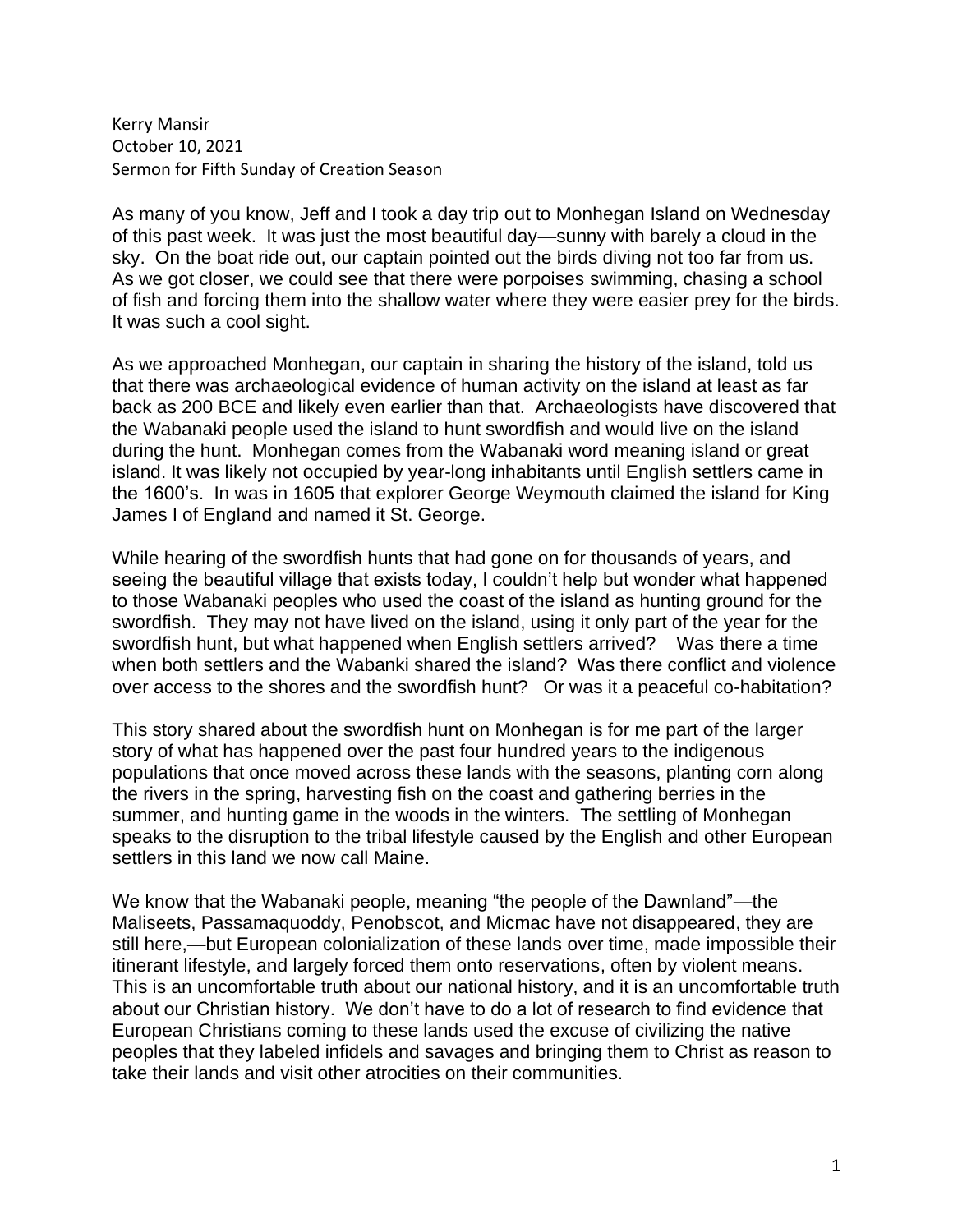When we look back on our history, we can see all the ways that colonialism brought devastation to so many parts of the world, not just to people, but to the entire ecosystems.

And for all of the talk about European nations wanting to bring Christian values to the Americas, it seems that the Indigenous people may have had a better understanding of the Gospel message than they did and maybe better than we do today.

Take our Gospel reading for this morning. This is always a hard one to preach. A young man who has been inspired by the words and deeds of Jesus comes to him asking what he must do to inherit eternal life, to enter into the kingdom of God. And Jesus answers that he must do more than even following the commandments, he must sell what he owns, give the money to the poor and follow Jesus. This was not what the man hoped to hear, and he leaves Jesus in shock and grief.

Jesus then goes on to make that famous statement, "It is easier for a camel to go through the eye of a needle than for someone who is rich to enter the kingdom of God."

And it is tempting for us to believe that Jesus wasn't talking about us when he talked about the rich. That surely he meant people of the world like Jeff Bezos, Bill Gates, Elon Musk, and Mark Zuckerberg. Those are the rich, right? Those are the ones with the big possessions, Jesus couldn't mean us and our possessions, could he?

But if we're honest, we must ask-how are we attached to our possessions in the very same way as the man in our Gospel reading? Rather than using our possessions for the good of others, how do we let them control us?

We and the man in the Gospel likely have something to learn from cultures and people who don't see their value and the value of others in what they have been able to acquire and possess. It is a long part of our European and Christian history to see the world around us as something to control. And the more things we can possess and call our own, the more value we think we have. That desire for possession, particularly of land and the wealth that it generates, was the foundation of the struggle between Europeans and Indigenous peoples in this country.

When settlers arrived here, they thought of land as something you could survey, mark its boundaries and own. But that didn't make much sense to the people who were already here. What I discovered when I read some of the communication and treaty making between the early settlers and Wabanaki, was that the English wanted land ownership and finite boundaries, whereas the Wabanaki were offering a hospitality that was welcoming, but asked the question of what the local resources could handle. What would such an influx of people do to the land? To the delicate balance of nature that they preserved by moving from place to place with the seasons so as not to deplete any one resource, like the soil, the fish, or the wild game. The Wabanaki wondered how they would live together in peace if the new settlers cared little about those social and